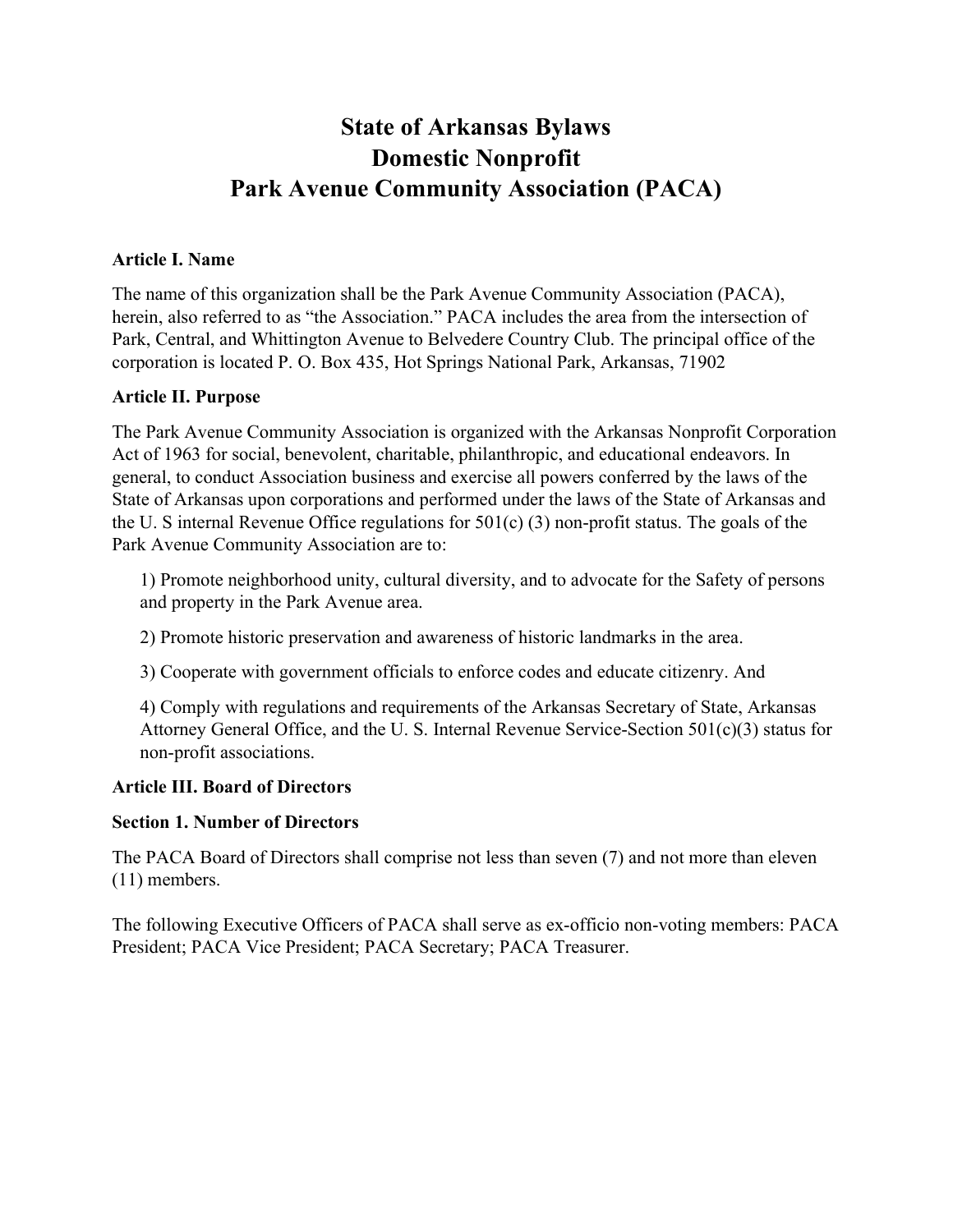#### Section 2. Nomination, Election and Length of Term

Each Director shall be nominated and elected by the Active Membership at large at the December General Meeting.

Each Director shall hold office for a minimum period of three years, beginning January 1, following their election in December.

Upon expiration of a Director's term in office, they must stand for re-election against candidates proposed by the Active Membership at large.

Executive Officers and/or Board of Directors from other community associations are not eligible for Board of Directors positions.

If a Director, or Executive Officer, leaves the immediate geographic area as defined in Article 1, above, prior to the expiration of their term in office, and desires to continue their service, the Board may vote to waive the residential and / or business ownership requirement for the remainder of the Director's term, or present the matter to the General Membership for a vote. Continued service of individuals no longer eligible for a position as defined, will be decided on an individual basis, at the discretion of the Board of Directors.

Long-serving Directors who are not currently elected members of the Board, may be granted the title "Director Emeritus" in honor of their contributions. Directors Emeritus may attend regular Board Meetings to observe and offer input on decisions to be made.

## Section 3. Qualification of Directors

All Active Members in good standing, who meet geographic requirements of being a full-time resident or business owner in the area defined in Article I, are eligible for a position on the Board of Directors.

Potential Directors must have a proven track-record of reputable ethics, business management, and advocate for PACA's goals.

#### Section 4. Meetings of Board of Directors

Regular meetings of Directors shall be held quarterly with documented agenda and minutes as specified by the corporate documentation policy. The quarterly meeting will be presided over by the Chairperson of the Board in cooperation with fellow board members and Executive Officers.

In absence of Chairperson, the Vice Chair shall preside over quarterly meetings.

While a plenum is preferred, a quorum will exist when two-thirds members are present. All meetings conducted by said quorum shall be valid and bear the same authority as those conducted by a plenum.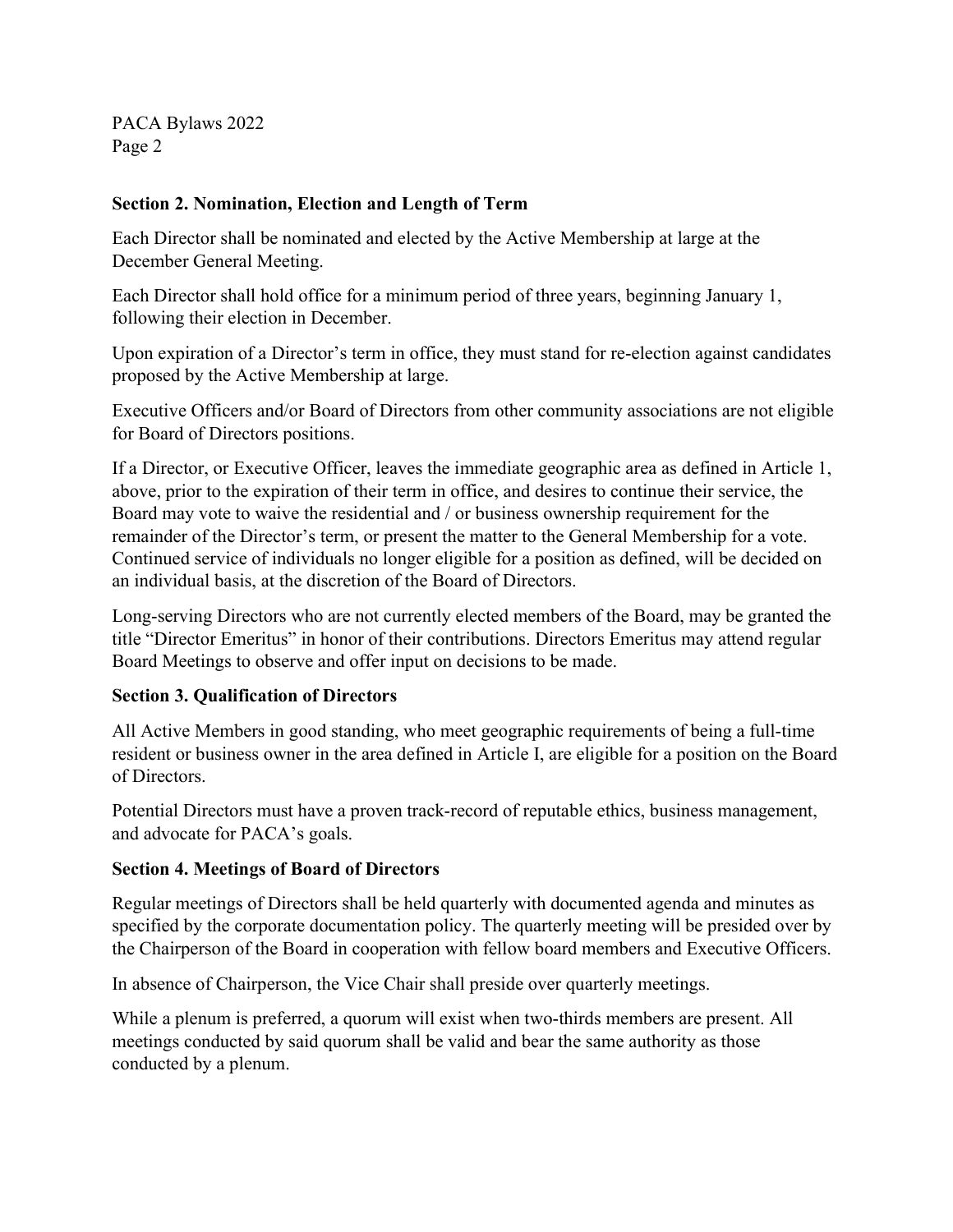Additional meetings may be called by the Chairperson to address specific needs of the association in a timely manner.

Directors and / or Executive Officers shall request additional meetings, when necessary to conduct PACA business, via the Board Chairperson.

## Section 5. Duties of Board of Directors

It shall be the duty of members of the Board of Directors to be informed, act in the best interest of the Association, and make fiscally responsible decisions. They must be participatory, act in good faith-above personal interest, and perform their duties in a prudent, reasonable manner. The Board of Directors shall serve without compensation.

Board members shall be allowed reasonable advancement or reimbursement of expenses incurred in the performance of their duties. Any payments to directors shall be approved in advance in accordance with this Association's conflict of interest policy, as set forth in these bylaws.

Director's duties include the following:

1. Perform all duties imposed on them collectively or individually by law, by the articles of incorporation, or by these bylaws.

2. Supervise all officers and agents of the Association to assure that their duties are performed properly.

3. Meet at such times and places as required by these bylaws.

4. Shall be accountable for the strategic planning and sustainability of the Association.

5. Comply with regulations and requirements of the Arkansas Secretary of State and the U. S. Internal Revenue Services (IRS) for  $501(c)(3)$  status for non-profit organizations.

## Section 6. -Removal

Directors may be removed from office, with or without cause, as permitted by and in accordance with the laws of this state.

## Section 7-Procedure for Filling Vacancies

Vacancies on the Board of Directors shall exist on the death, resignation, or removal of any director, and whenever the number of authorized directors is increased.

Any director may resign effective upon giving written notice to the Chairperson of the Board, the President, the Secretary, or the Board of directors, unless the notice specifies a later time for the effectiveness of such resignation.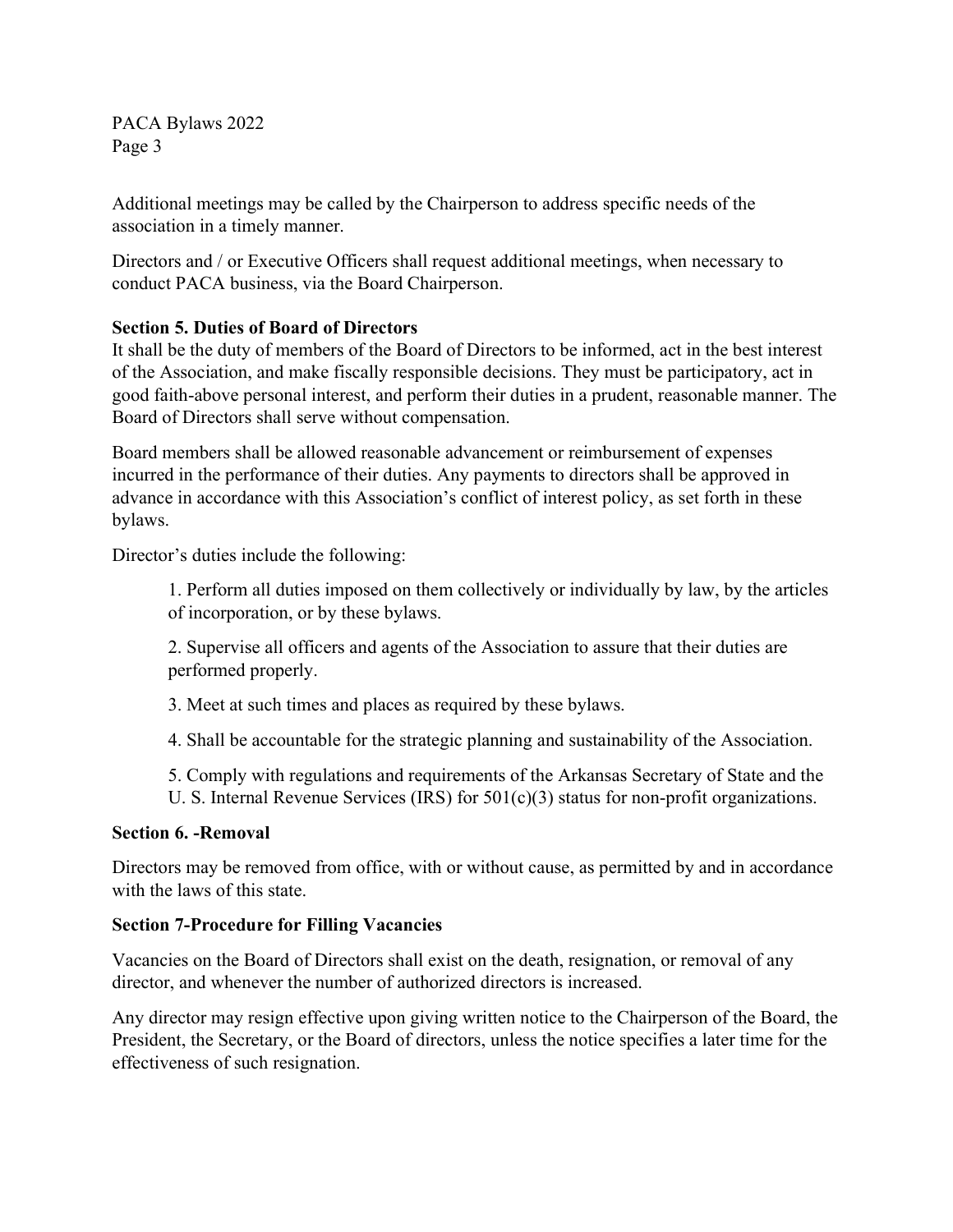No director may resign if the corporation would then be left without a duly elected director or directors in charge of its affairs, except upon notice to the office of the attorney general or other appropriate agency of this state.

## Article IV. Executive Officers

#### Section 1. Titles

The Executive Officers of the Association shall be President, Vice President, Secretary, and Treasurer. Executive Officers must reside and/or maintain a business in the Park Avenue area as defined in Article 1, above. They must have a proven track-record of reputable ethics, business management and/or public service.

Executive Officers and/or Board of Directors from other community association membership are not eligible for any elected PACA Executive Office.

#### Section 2. Duties:

PACA Executive Officers shall perform their duties under the auspices of the Park Avenue Community Association's Board of Directors.

It shall be the duty of the Executive Officers to be informed, act in the best interest of the organization, and make fiscally responsible decisions. Officers must be participatory, act in good faith- above personal interest, and perform their duties in a prudent, reasonable manner.

Executive Officers shall serve without compensation.

Executive Officers shall be allowed reasonable advancement or reimbursement of expenses incurred in the performance of their duties. Any payments to Executive Officers shall be approved in accordance with this Association's conflict of interest policy, as set forth in these bylaws.

Executive Officer's duties include the following:

- a) Perform any, and all, duties imposed on them collectively or individually by law, by the articles of incorporation, or by these bylaws.
- b) Meet at such times and places and comply with regulations and requirements of the Arkansas Secretary of State, Arkansas Attorney General Office, and the Internal Revenue Service Section  $501(c)(3)$ , as required by these bylaws.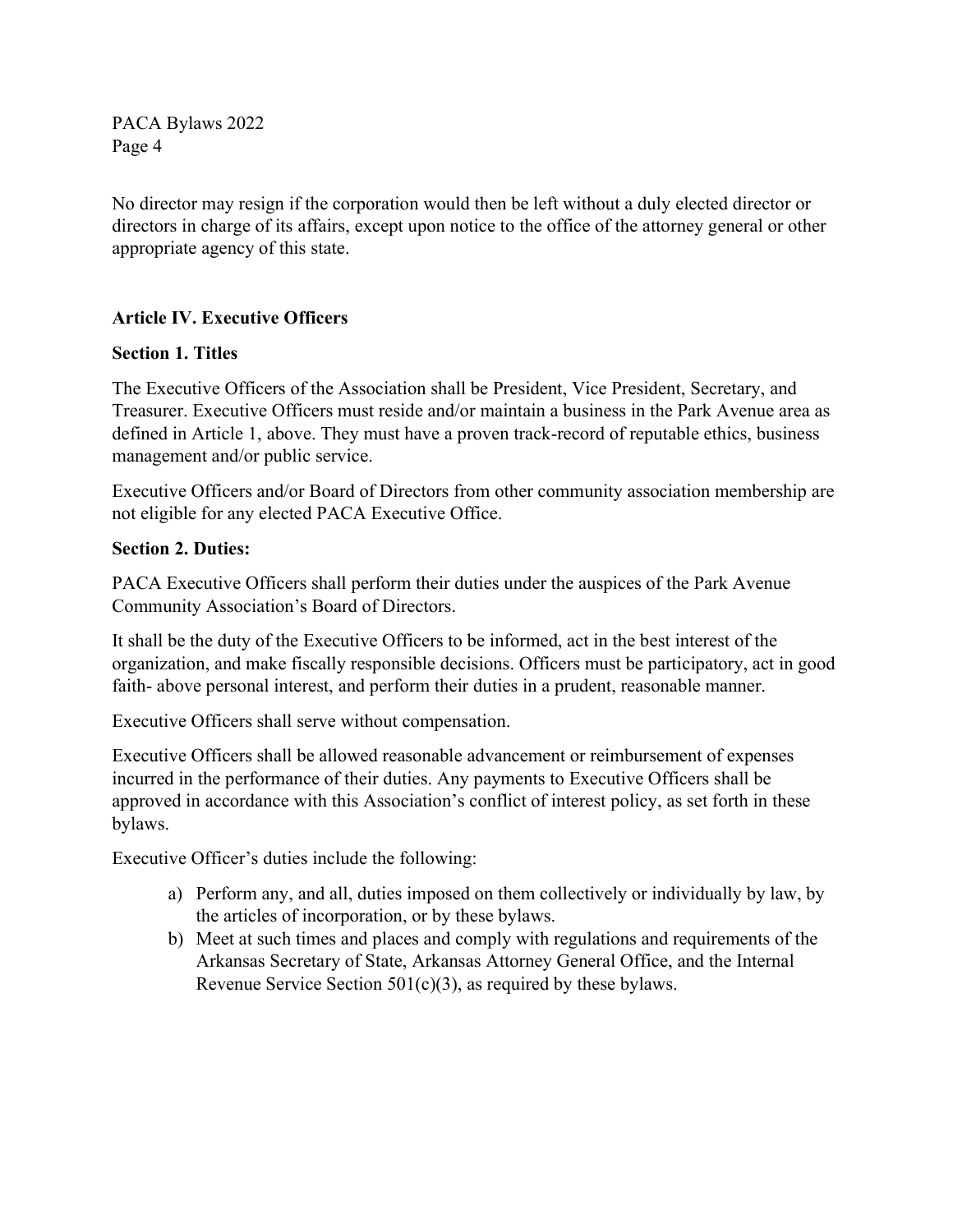#### 1) President - The President shall:

- a) Preside over the Association's monthly meetings,
- b) Work with the Secretary to develop an agenda for monthly meetings,
- c) Schedule monthly speakers and/or programs
- d) Sign official documents,
- e) Appoint all committee chairpersons, and advise on all committee members, and serve as an ex-officio member on all committees,
- f) Sign checks to pay authorized expenditures in the absence of the PACA Executive Treasurer
- g) Delegate responsibilities to Executive Officers or Committee Members in good standing, as needed or prudent for the operation of Association business.

## 2) Vice President - The Vice President shall:

- a) Perform all duties of the President in absence of the President
- b) Function as directed by the President and/or the Board of Directors.

## 3) Secretary - The Secretary shall:

- a) Keep a permanent record of the meetings of the PACA Board of Directors and Executive Officers, as well as monthly meetings of general membership,
- b) Act with the President in directing the correspondence of the organization.
- c) Keep all active membership rosters, report minutes, and coordinate regular meeting agenda with the President.

## 4) Treasurer - The Treasurer shall:

a) Receive all monies and make disbursements on behalf of the Association upon authority of the Executive Officers or Board of Directors.

b) Monitor and document all monies and in-kind contributions to PACA, the PACA Splashpad Fund, and the PACA Light Uptown Fund

c) Monitor and document all expenditures disbursed from PACA, the PACA Splashpad Fund, and the PACA Light Uptown Fund

d) Provide certain individuals, as approved and directed by the Board, with business checks for expenditures associated with specific, on-going projects on behalf of the Park Avenue Community Association.

e) Work with said authorized individuals to obtain the necessary information to perform the duties outlined herein.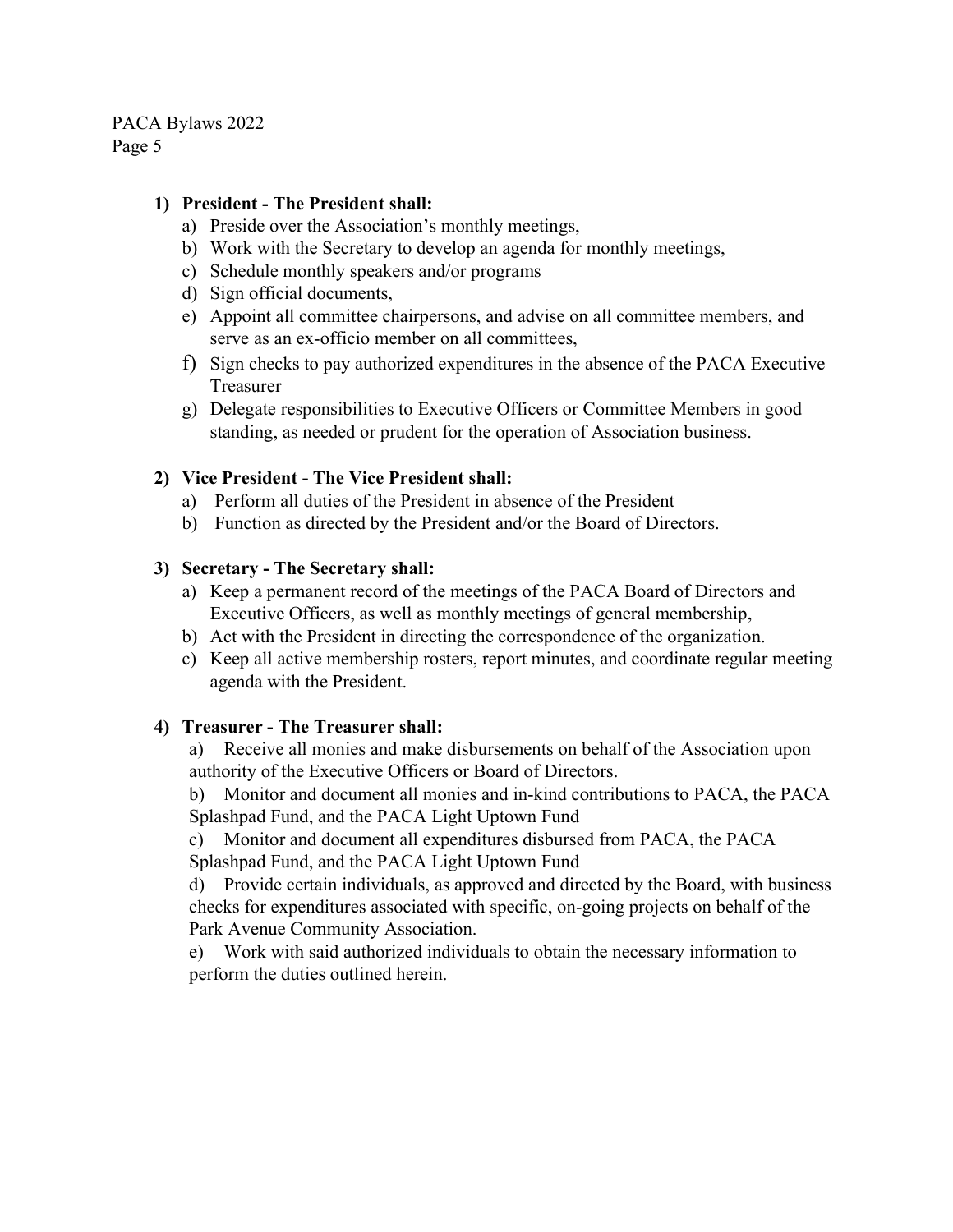f) Adhere to the following guidelines regarding expenditures and reimbursements made on behalf of PACA, the PACA Splashpad Fund, and the PACA Light Uptown Fund, or other projects authorized by the Board of Directors:

- Record who made each expenditure
- Provide a detail of what was purchased
- List the date of the transaction

 Explain the significance of the purchase to PACA and /or a particular Special Project

 Account for donor restricted and board designated funds separately from general operating funds, and clearly define the restrictions applicable to these funds.

g) Present a financial report at all regular monthly meetings of the general membership.

h) Work with the Board of Directors to present quarterly audits of the Association's financial records

i) Work with the Board of Directors and an approved, qualified accountant to provide an annual audit of the Association's financial records

j) Provide a copy of the Monthly Financial Report, via email, to the PACA President, Secretary and Board Chair 24 hours prior to General Monthly Meetings.

k) Pay all obligations and file required reports in a timely manner.

l) Make no contractual commitment for bank loans, corporate credit cards, or for real estate leases or purchases without specific written approval of the PACA Board of Directors.

m) Record fixed assets with purchase prices greater than \$500 as capital assets in accounting records.

n) Obtain competitive bids for items or services costing in excess of \$5,000 per unit. Selection will be based on cost, service, and other elements of the contract

o) Provide a letter of appreciation to all donors who have contributed goods, services and / or cash in excess of \$100.00, including the amount said donor can reasonably expect to report to the Internal Revenue Service as a qualified donation for income tax purposes.

p) In compliance with IRS requirements and Generally Accepted Accounting Principles, all in-kind contributions will be recorded at market value. Said in-kind contributions will be included in annual audits.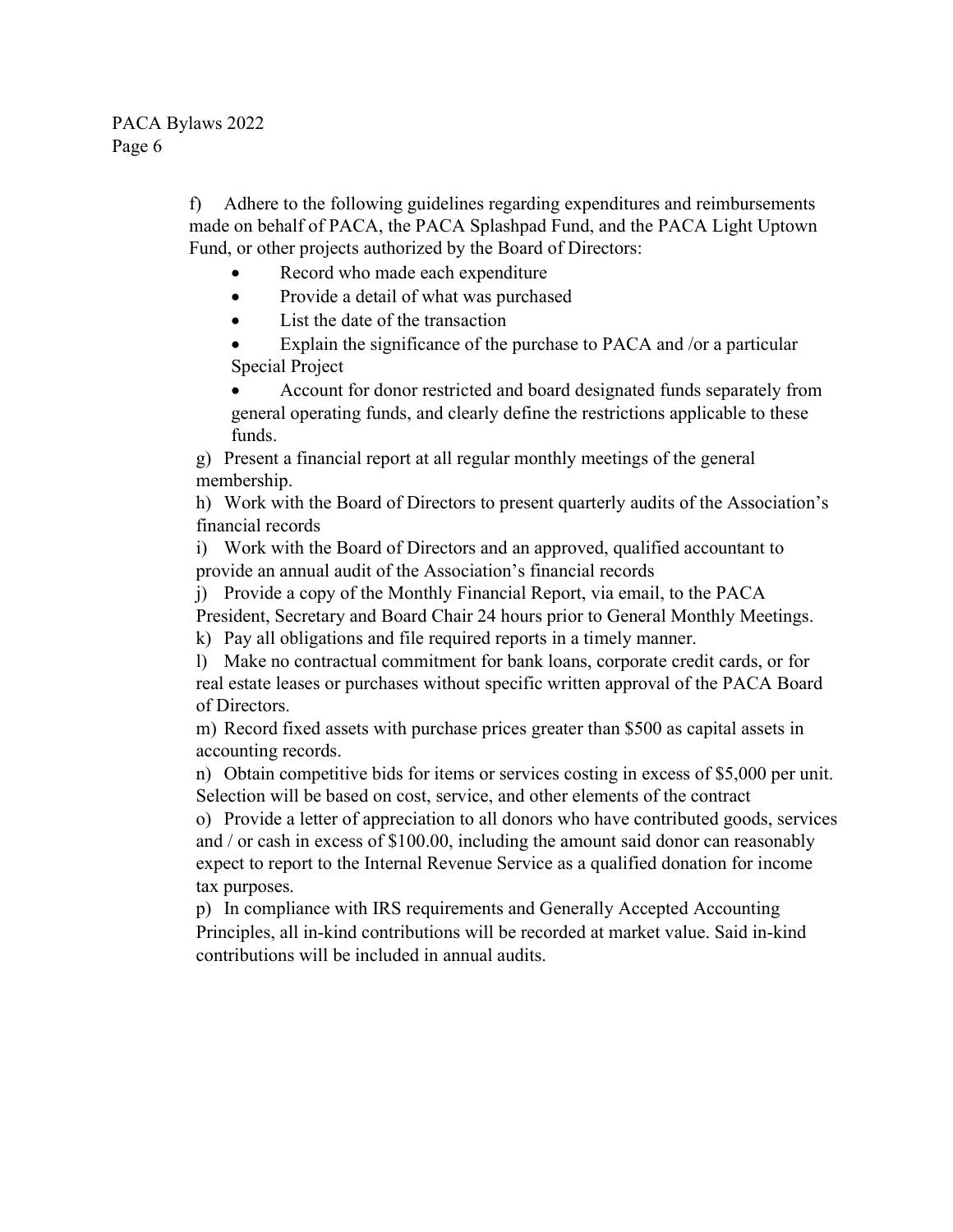> q) When an individual donor fails to supply the 'market value' of an in-kind contribution, the Treasurer may provide a good faith estimate, so long as the method of determining the estimate is clearly spelled out in donor acknowledgement letters. Acknowledgement of all gifts made to PACA and compliance with the current IRS requirements in acknowledgement of such gifts will be made in compliance with IRS Publication 561 "Determining the Value of Donated Property." IRS Publication 526 "Charitable Contributions" will be relied upon for guidance in these matters and can be downloaded from www.irs.gov.

## Section 3. Nomination, Election, and Term of Office

Each Executive Officer shall be nominated and elected by the Association's Active Members in good standing.

Election of officers shall be held at the regular December meeting of the Association.

Each Officer shall hold office for a maximum period of one year beginning January 1, following their election at the December General Meeting.

Upon completion of their term in office, an Executive Officer must stand for re-election against candidates proposed by Active Members in good standing.

## Section 4 - Removal

Executive Officers may be removed from office, with or without cause, as permitted by, and in accordance with, the laws of this state.

## Section 5 - Procedure for Filling Vacancies

Vacancies of an Executive Officer's position shall exist:

- 1) on the death, resignation, or removal of any officer, and
- 2) whenever the number of authorized officers is increased.

Any Executive Officer may resign effective upon giving written notice to the Chairperson of the Board, the President, the Secretary, or the Board of Directors, unless the notice specifies a later time for the effectiveness of such resignation.

No Executive Officer may resign if the association would then be left without a duly elected officer or director in charge of its affairs, except upon notice to the office of the attorney general or other appropriate agency of this state.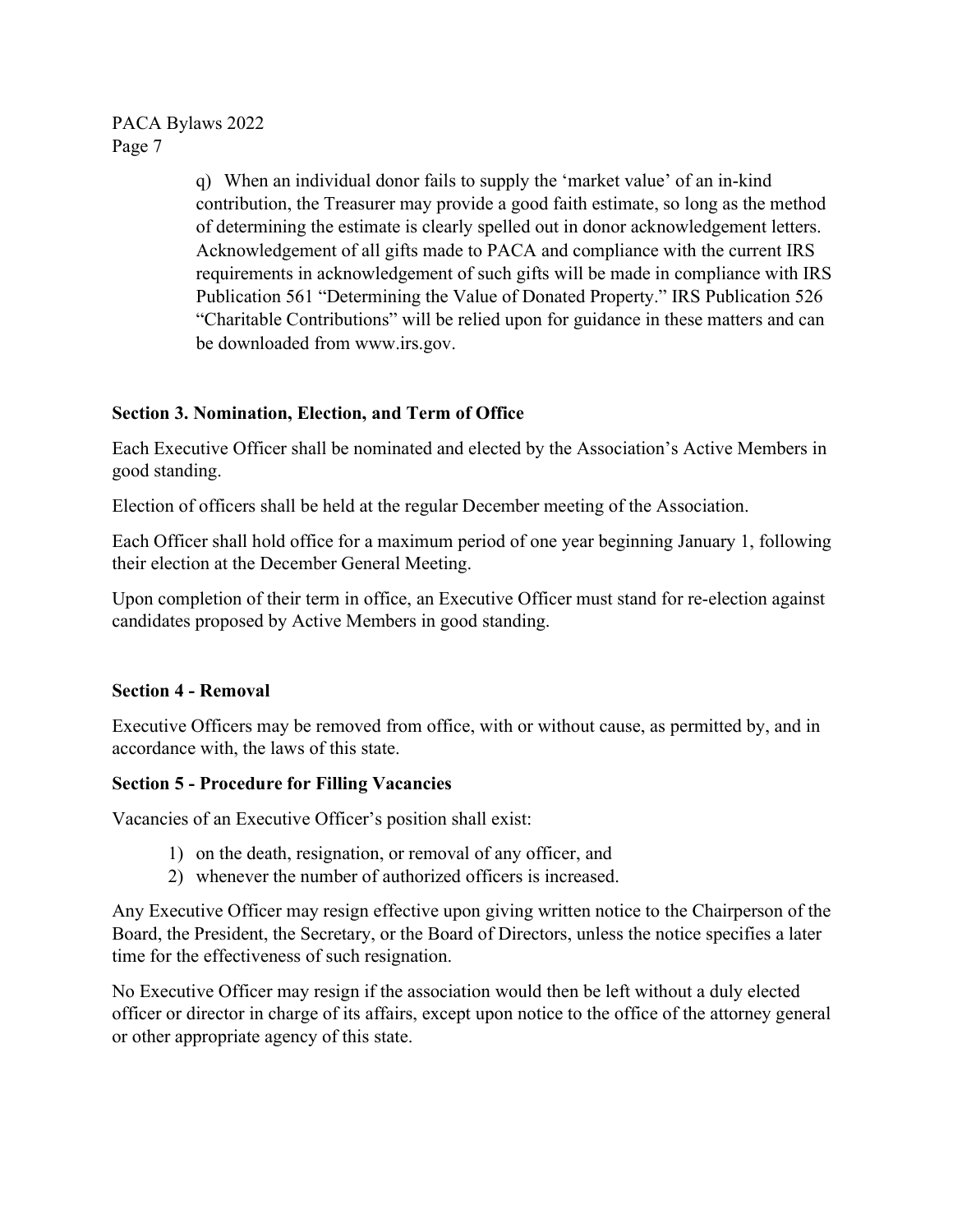#### Article V. Gift Acceptance Policy and Procedures:

PACA will accept stock or other negotiable instruments as a vehicle for donors to transfer assets to the organization. Transfer and recording the value of the asset shall be done in a consistent manner and in compliance with accounting standards. The Board shall sell any stock given to the organization immediately upon receipt by the organization.

PACA will accept contributions of goods or services other than cash that are related to the programs, special projects, and operations of PACA and on-going special projects. Any other contributions of non-cash items must be reviewed and approved by the Board of Directors before acceptance.

PACA will not accept contributions of Real Estate without full disclosure of outstanding tax liabilities, if any, against said Real Estate, and verification that the Real Estate has not been impaired by Super Fund or Brownfield contamination status. Prior to acceptance of Real Estate contributions, the Board shall employ such research as necessary and prudent to satisfy these requirements.

PACA will not accept any contribution that is restricted in any manner that is inconsistent with the organizations mission statement and / or goals.

The PACA Treasurer will file IRS Form 8282 upon the sale or disposition of any non-marketable asset sold within three years of receipt by PACA when the charitable deduction value of the item is more than \$5,000. NOTE: Publicly traded securities are excepted and do not require a Form 8282. PACA must file this form within 125 days of the date of sale or disposition of the asset. Form 8282 with Filing Instructions is available via www.irs.gov.

Acknowledgement of all gifts made to PACA and compliance with the current IRS requirements in acknowledgement of such gifts will be made in compliance with IRS Publication 561 "Determining the Value of Donated Property." IRS Publication 526 "Charitable Contributions" will be relied upon for guidance in these matters and can be downloaded from www.irs.gov.

The PACA Board of Directors and Executive Officers will make every effort to adhere to the Donor Bill of Rights in all transactions regarding donations. The Donor Bill of Rights is included as Appendix A, attached to the Bylaws.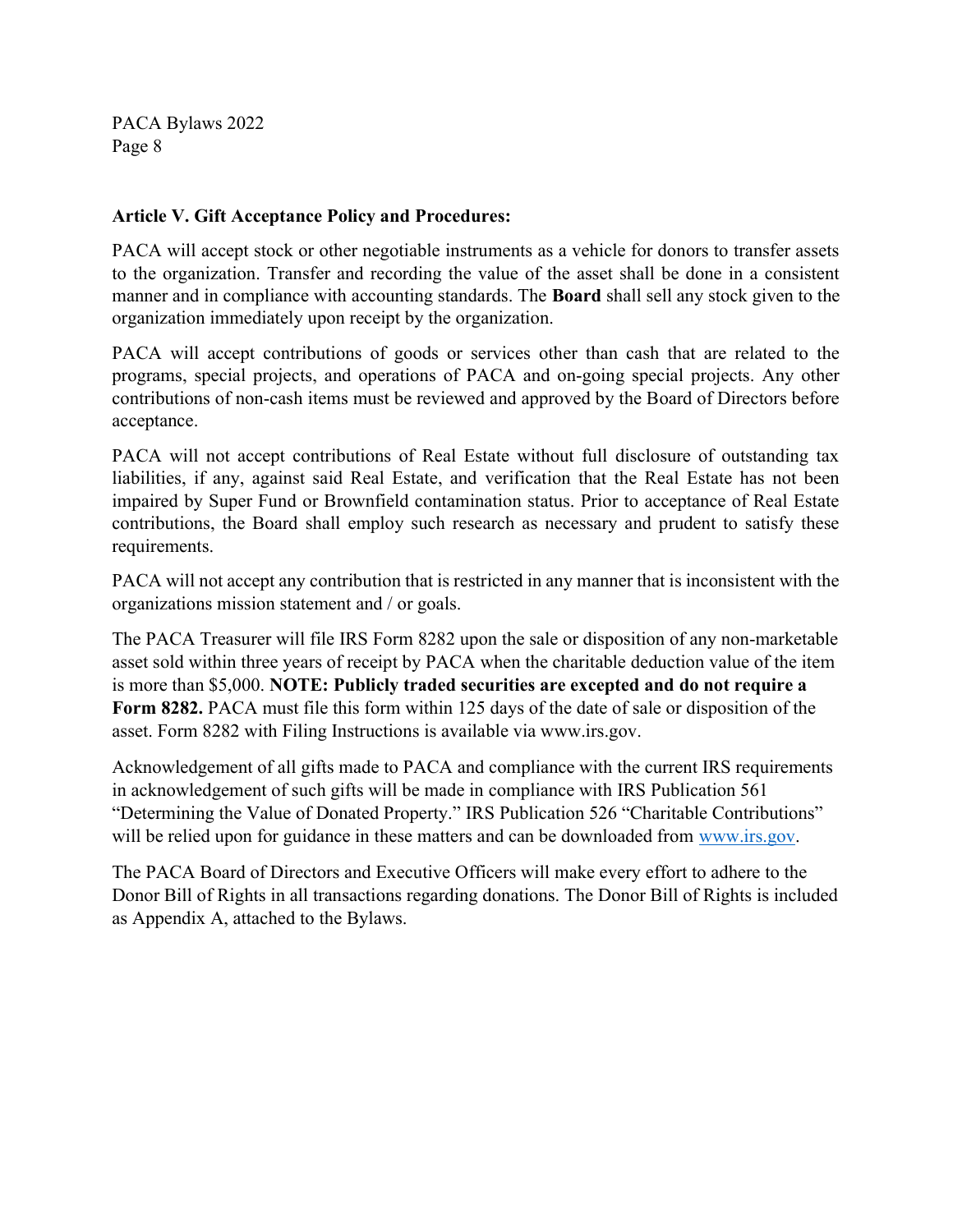## Article VI. Membership and Dues

## Section 1. Procedures for Becoming a Member of PACA

The association has two types of membership: Active Member and Friends of Park Avenue.

Active Member status is defined as any individual who resides, owns property and/or operates a business in the Park Avenue neighborhood, as defined in Article 1, above. Active Members retain all voting rights and are eligible for any elected PACA Executive Office or Board of Directors position. Executive Officers and/or Board of Directors of other community associations do not have voting rights and are not eligible for any elected PACA Executive Office or Board of Directors position.

Friends of Park Avenue status is defined as any individual interested in the Association's goals and the advocacy of the historic neighborhood. They do not have voting rights nor are they eligible for Executive Office or Board of Directors positions.

Active Membership and Friends of Park Avenue annual membership dues are payable by the third Monday in January of each year. All memberships, including those purchased at any time following the third Monday in January will expire on December  $31<sup>st</sup>$  of that year.

Annual dues for Active Members and Friends of Park Avenue shall be categorized as: Individual, Household, or Business. The price of dues for each category shall be determined by the PACA Board of Directors and be published in all printed materials and on-line sites seeking membership in the Park Avenue Community Association. The General Membership shall be given notice six months prior to an increase in the price of membership dues.

## Section 2. Meetings

Regular association meetings shall be held on the third Monday of every month. Meetings shall be held at designated locations as indicated in notices via social media, and / or announced at prior meetings.

Special meetings may be called by the Executive Officers and/or Board of Directors. Such meetings shall be held at the place designated by the person or persons calling the special meeting. Notice will be given at least one week in advance.

## Section 3. Voting Procedures

Each Active Member, in good standing is entitled to one vote on each matter submitted to a vote by the members. Voting at duly held meetings shall be by show of hands.

Election of Directors and Executive Officers shall be held at the December General Meeting, and newly elected Directors' and Executive Officers' terms shall commence on the following January 1.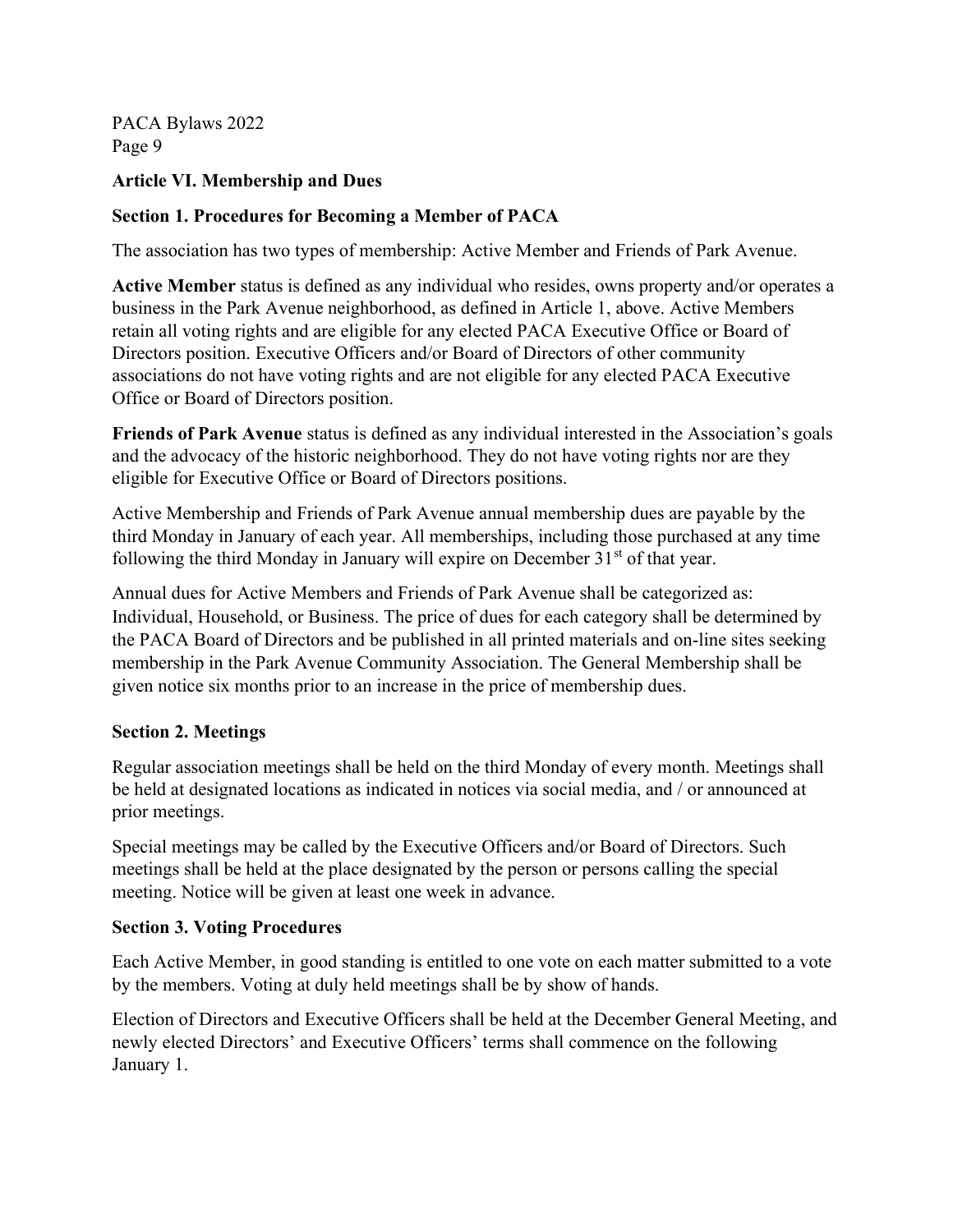#### Article VII. Rule of Order

#### Section 1. Robert's Rules of Order

All Association meetings shall be governed by Robert's rules, as such rules may be revised from time to time, insofar as such rules are not inconsistent with or in conflict with the articles of incorporation, these bylaws, or with provisions of law.

#### Section 2. Adding Items to Monthly Agenda Procedure

Any Active Member may contact the residing Association President to request the addition of items to the monthly meeting's agenda.

#### Section 3. Grievance Procedure

Any Active Member who wishes to express a grievance shall contact the association's presiding Executive President and/or Board of Directors' Member to request a review of concerns.

The presiding Executive President and/or Board of Directors shall establish a grievance committee to address the Active Member's concerns. If resolution is not reached, the Active Member may appeal to the board of directors for final resolution.

#### Article VIII. Fiscal Year

#### Section 1. Fiscal Year

January 1 to December 31, of each year will stand as the Association's fiscal year.

## Article IX. Indemnification of Board of Directors, Executive Officers, Committee Members, and Volunteers.

#### Section 1. Board of Directors and Officers

The Board of Directors and Executive Officers of the association shall be fully indemnified by the corporation as permissible under the laws of this state.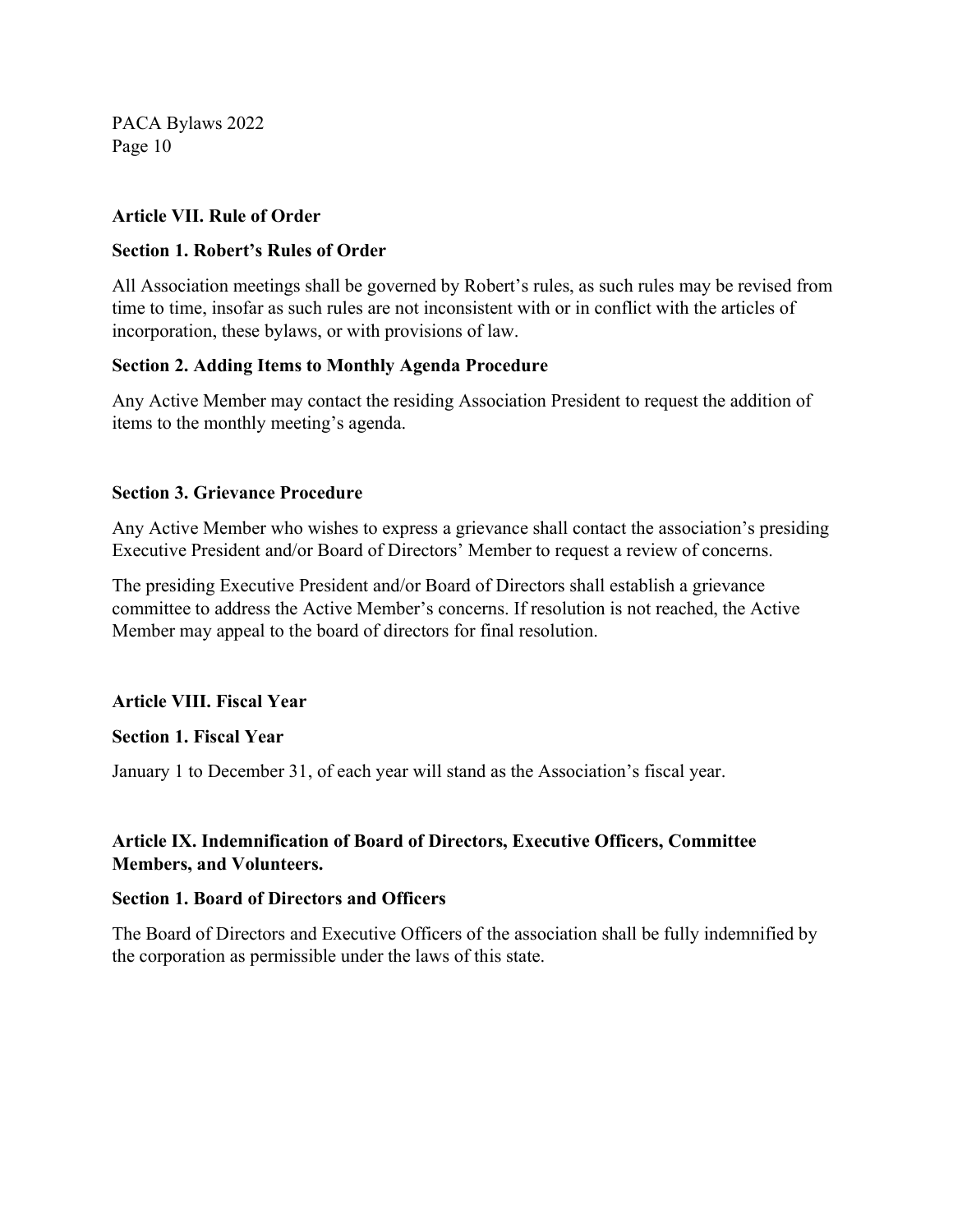#### Article X. Conflict-of-Interest Policy

#### Section 1. Purpose of Conflict-of-Interest Policy

The purpose of this conflict of interest policy is to protect this tax-exempt Association's interest when it is contemplating entering into a transaction or arrangement that might benefit the private interest of an Executive Officer or Director of the corporation or any "disqualified person" as defined in Section 4958(0(1) of the Internal Revenue Code and as amplified by Section 53.49583 of the IRS Regulations and which might result in a possible "excess benefit transaction" as defined in Section 4958(c)(1)(A) of the Internal Revenue Code and as amplified by Section 53.4958 of the IRS Regulations. This policy is intended to supplement but not replace any applicable state and federal laws governing conflict of interest applicable to nonprofit and charitable organizations.

#### Section 2. Definitions

Interested Person. Any director, principal officer, member of a committee with governing board delegated powers, or any other person who is a "*disqualified person*" as defined in Section 4958(0(1) of the Internal Revenue Code and as amplified by Section 53.4958-3 of the IRS Regulations, who has a direct or indirect financial interest, as defined below, is an interested person.

Financial Interest. A person has a financial interest if the person has, directly or indirectly, through business, investment, or family:

> 1) An ownership or investment interest in any entity with which the Association has a transaction or arrangement,

> 2) A compensation arrangement with the corporation or with any entity or individual with which the Association has a transaction or arrangement, or

3) A potential ownership or investment interest in, or compensation arrangement with, any entity or individual with which the Association is negotiating a transaction or arrangement. Compensation includes direct and indirect remuneration as well as gifts or favors that are not insubstantial.

4) A financial interest is not necessarily a conflict of interest. Under Section 3, paragraph B, a person who has a financial interest may have a conflict of interest only if the appropriate governing board or committee decides that a conflict of interest exists.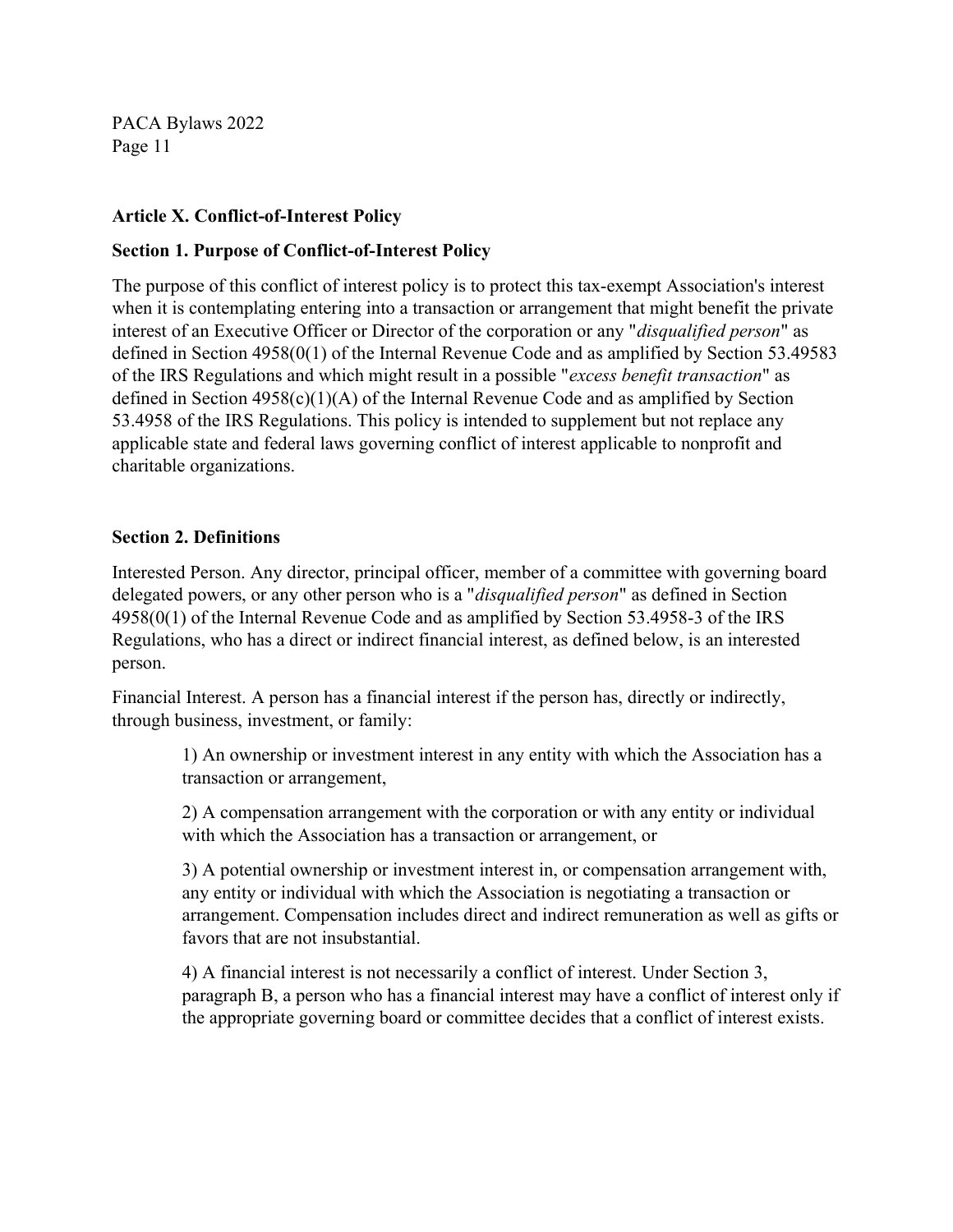#### Section 3. Conflict-of-Interest Avoidance Procedures

Duty to Disclose. In connection with any actual or possible conflict of interest, an interested person must disclose the existence of the financial interest and be given the opportunity to disclose all material facts to the directors and members of committees with governing board delegated powers considering the proposed transaction or arrangement.

Determining Whether a Conflict-of-Interest Exists. After disclosure of the financial interest and all material facts, and after any discussion with the interested person, he/she shall leave the governing board or committee meeting while the determination of a conflict of interest is discussed and voted upon. The remaining board or committee members shall decide if a conflict of interest exists.

Procedures for Addressing the Conflict-of-Interest. An interested person may make a presentation at the governing board, but after the presentation, he/she shall leave the meeting during the discussion of, and the vote on, the transaction or arrangement involving the possible conflict of interest.

After exercising due diligence, the Board of Directors shall determine whether the corporation can obtain with reasonable efforts a more advantageous transaction or arrangement from a person or entity that would not give rise to a conflict of interest.

Violations of the Conflict-of-Interest Policy. If the governing board has reasonable cause to believe a member has failed to disclose actual or possible conflicts of interest, it shall inform the member of the basis for such belief and afford the member an opportunity to explain the alleged failure to disclose.

If, after hearing the member's response and after making further investigation as warranted by the circumstances, the governing board determines the member has failed to disclose an actual or possible conflict of interest, it shall take appropriate disciplinary and corrective action.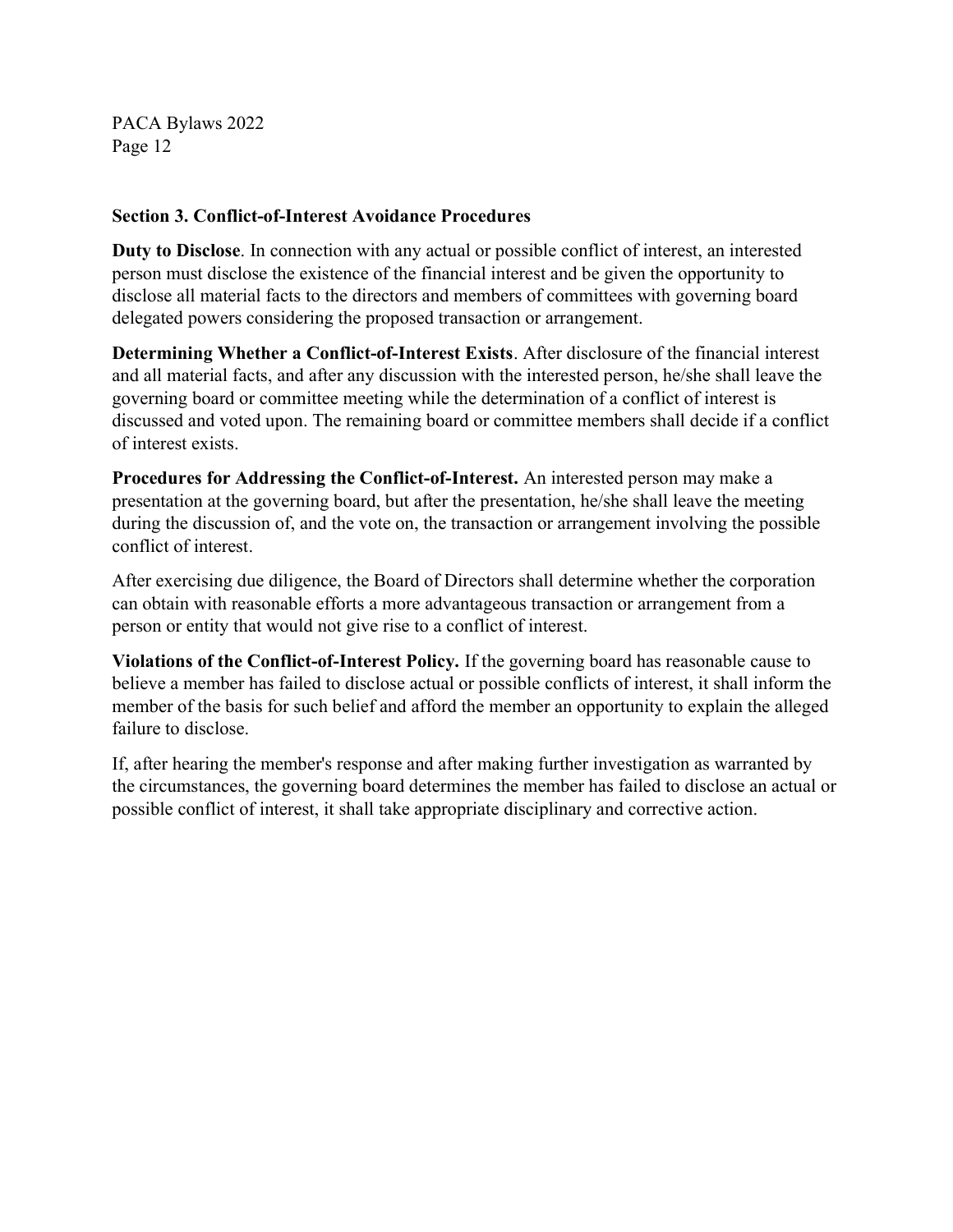#### Section 4. Records of Board Proceedings / Conflict-of-Interest

The minutes of meetings of the Board of Directors pertaining to ascertaining possible conflictsof-interest, shall contain:

1. The names of the persons who disclosed or otherwise were found to have a financial interest in connection with an actual or possible conflict of interest,

2) The nature of the financial interest,

3) Any action taken to determine whether a conflict of interest was present, and,

4) The governing board's decision as to whether a conflict of interest in fact existed.

5) The names of the persons who were present for discussions and votes relating to the transaction or arrangement,

6) The content of the discussion, including any alternatives to the proposed transaction or arrangement, and,

7) A record of any votes taken in connection with the proceedings.

#### Section 5. Incoming Directors and Executive Officers Acknowledgement Statements

Upon assuming office on January 1, each Director, Executive Officer, and member of a committee with Board of Directors' delegated powers, shall sign a statement which affirms such person:

1. Received a copy of the Conflicts-of-Interest Policy,

2. Has read and understands the Policy,

3. Has agreed to comply with the Policy, and

4. Understands the Association is charitable and to maintain its federal tax exemption, must engage primarily in activities which accomplish one or more of its tax-exempt purposes.

The Executive Secretary shall maintain the signed Acknowledgement Statements for review by authorized parties.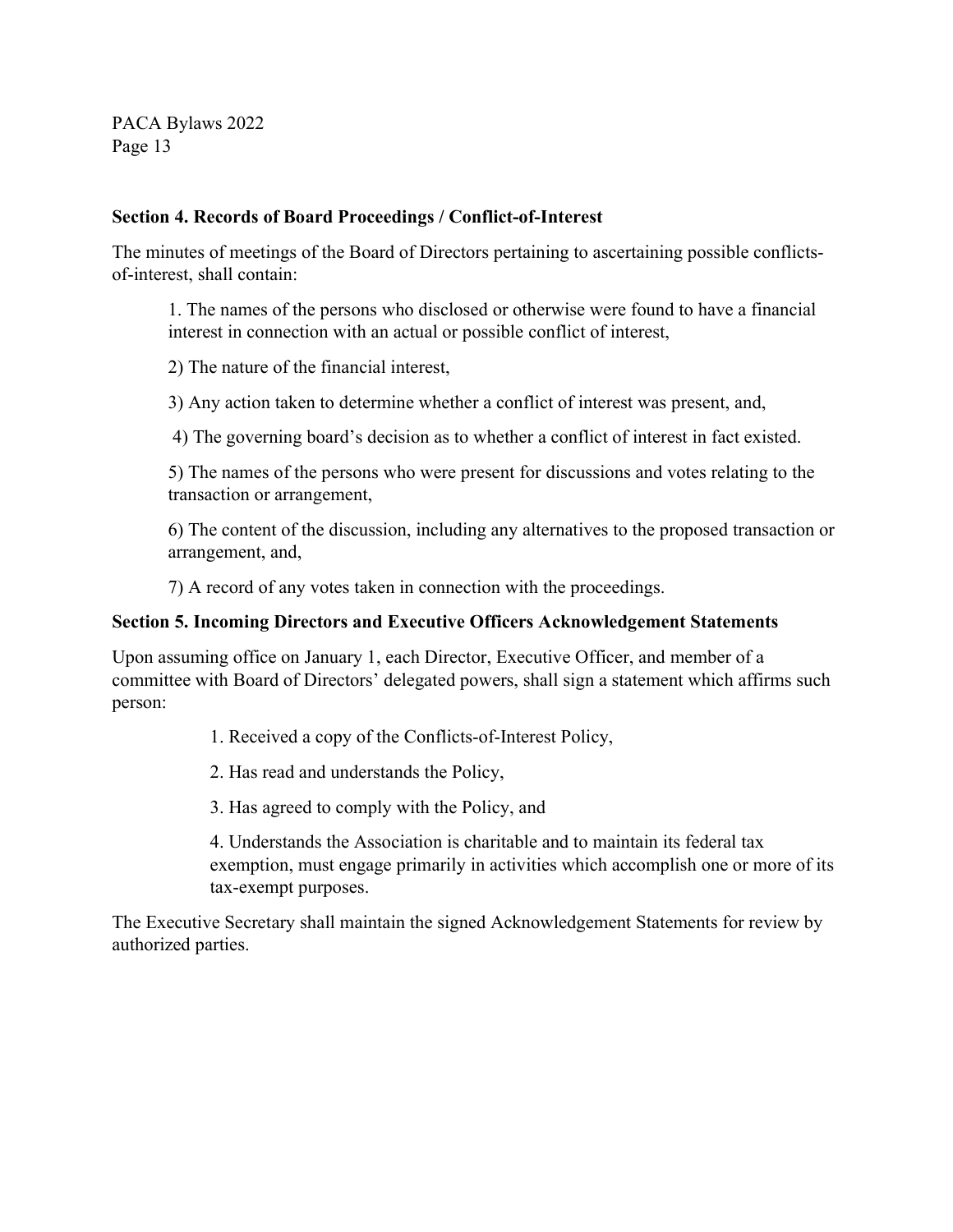#### Article XI. Procedures for Amending the Bylaws

#### Section 1. Amendment of Existing Bylaws

- a) Amendment Subject to the power of the Active Members of this association to adopt, amend, or repeal the bylaws of this association and except as may otherwise be specified under provisions of law, these bylaws, or any of them, may be altered, amended, or repealed and new bylaws adopted by approval of the Board of Directors.
- b) The Officers and Directors are responsible for verifying which if any changes to these bylaws need to be filed by law with the IRS and appropriate state departments.

#### Article XII. Dissolution of the Park Avenue Community Association

#### Section 1. Dissolution.

The Park Avenue Community Association may be dissolved, and its assets distributed as provided in the Park Avenue Community Association's Articles of Incorporation.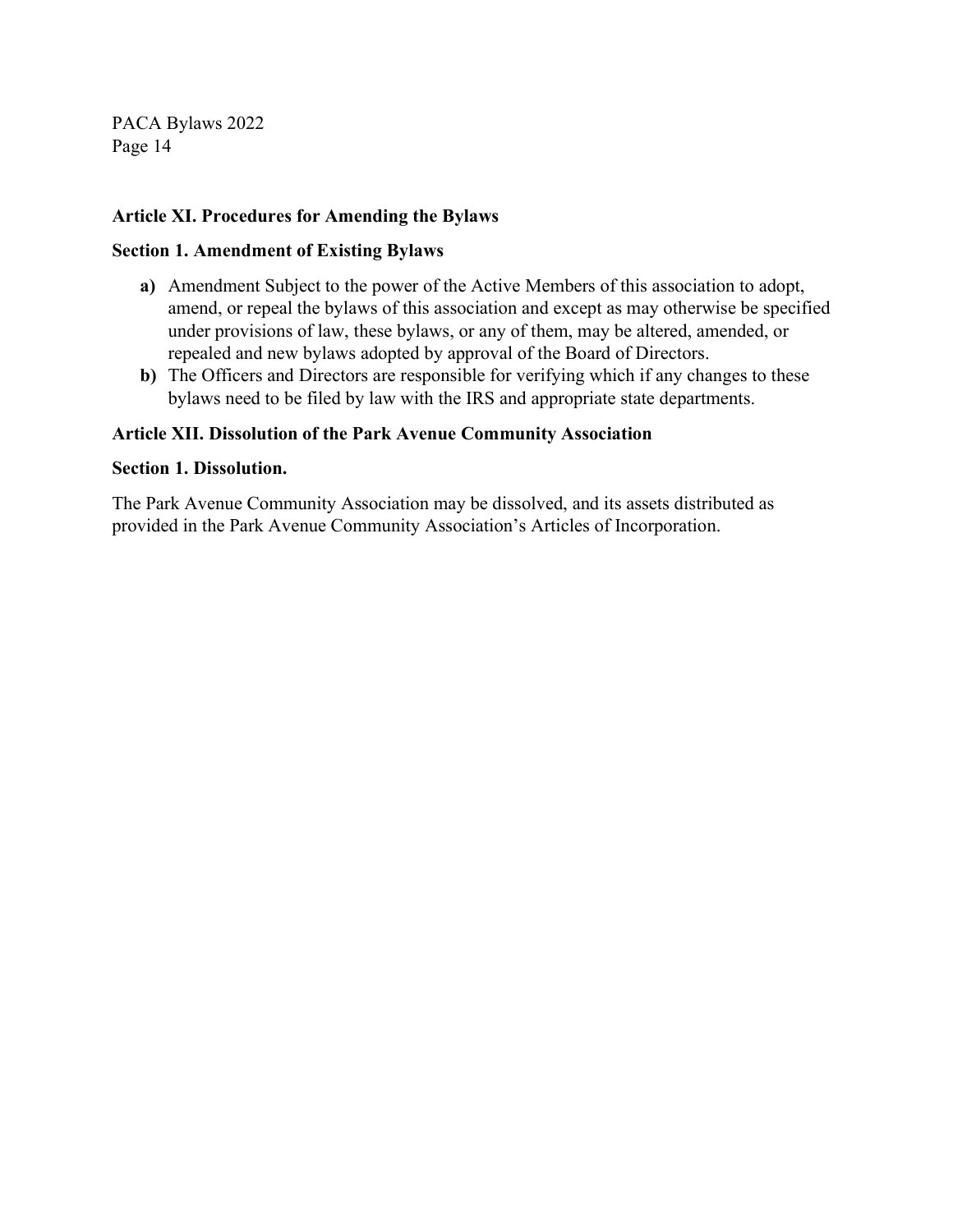# ADOPTION OF BYLAWS

We, the undersigned, are members in good standing of the Park Avenue Community Association Board of Directors and / or Executive Offices, and we consent to, and hereby do, adopt the foregoing bylaws, consisting of 14 preceding pages, as the bylaws of this corporation.

Dated: \_\_\_\_\_\_\_\_\_

Dr. Cynthia Rogers, Board Chair Hannah Mills, Vice Chair

Briana Moore, Director Dwayne Ezekiel, Director

David Reagan, Director Sharon Tremor, Director

Patricia Wakefield, Vice President Angelia K. Griggs, Treasurer

Tyler Coats, President Lia Schoonover, Vice President